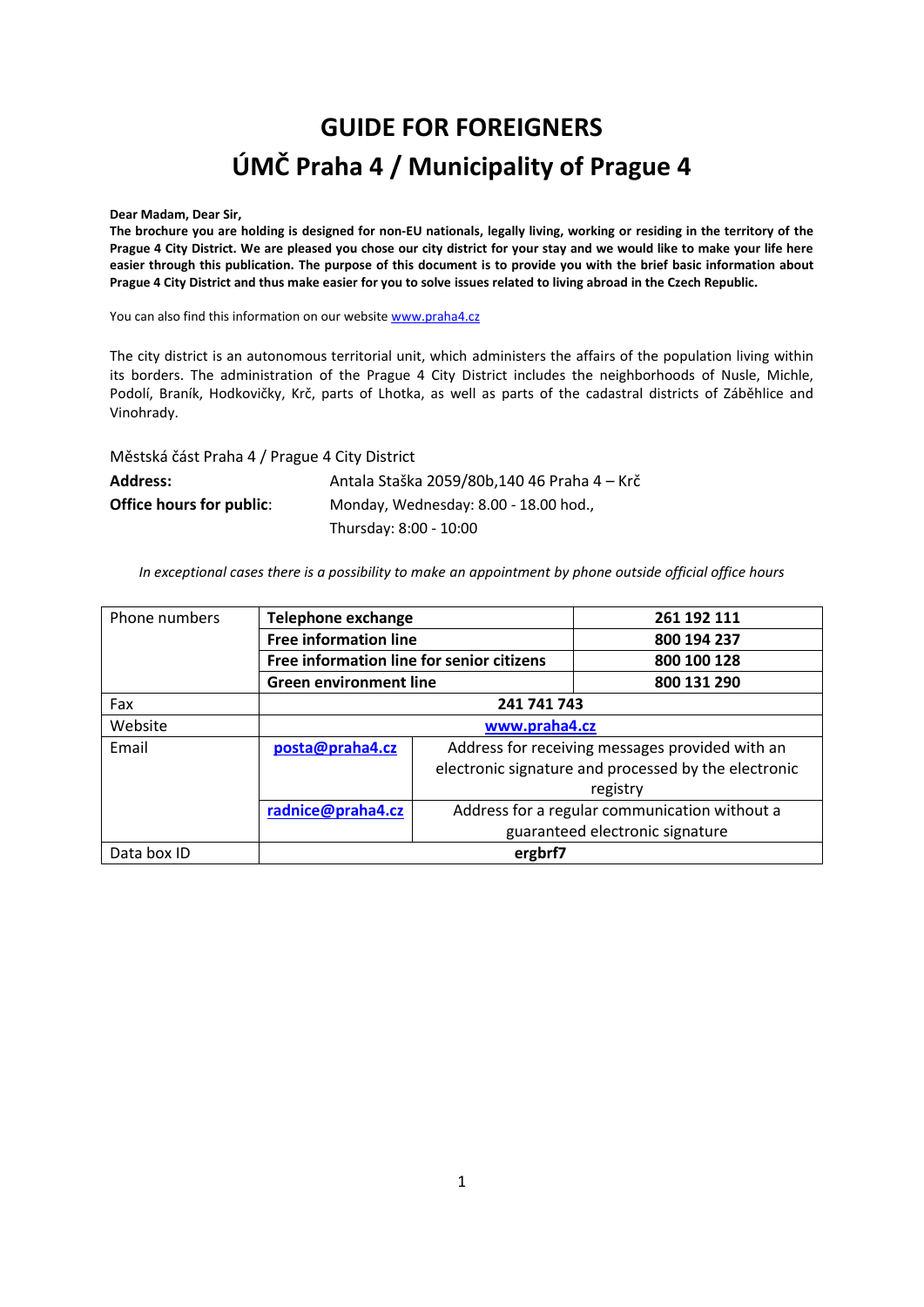# **Information about the Bureaus and Departments of Municipality of Prague 4 Bureau of Administration Odbor správních agend (OSA)**

**Address: Antala Staška 2059/80b, Praha 4 – Krč (1st floor); tel.: 261 192 659 Jílovská 1148/14, Praha 4; tel.: 261 192 687** 

## **Department of Registry and Citizenship (Oddělení matrik a státního občanství)**

- administers a national registry of births, marriages and deaths of all individuals (both Czech citizens and foreigners) living in the territory of Prague 4

- issues birth certificates, marriage certificates and death certificates – if the registry event took place in the administrative district of Prague 4, it writes approving statements of parents regarding paternity, keeps record of marriage licenses that took place in Prague 4 and registers name changes for both Czech citizens and foreigners who have permanent residence in the administrative district of Prague 4; all these activities relate to registry matters that were established in the Municipal office of Prague 4 and apply to both Czech citizens and foreigners living in Prague 4

- registers name changes of both Czech citizens, as well as foreigners who have permanent residence in the administrative district of Prague 4

#### *Czech citizenship – basic information*

*- Obtaining Czech citizenship is embodied in Act Nr. 186/2013 of the Statute Book, Law on citizenship of the Czech Republic and amendment of certain laws (Law on citizenship of the Czech Republic).* 

*- Czech citizenship can be granted to a foreigner upon application, if the applicant is integrated to the society in the Czech Republic, especially regarding integration in terms of family, work or social standpoint and if the applicant meets other conditions as set out in paragraph 14 of the Law on citizenship, e.g. if the applicant:* 

- *has had a permanent residency permit for at least 3 years (in the case of an applicant who is a citizen of the European Union); or at least 5 years; or for a period which together with immediately preceding legal stay in the territory of the Czech Republic amounts to at least 10 years*
- *proves, that they have resided in the territory of the Czech Republic for at least one half of the prescribed period of stay*
- *has not been legally convicted, imprisoned, or put on probation for a negligent or intentional criminal offence*
- *demonstrates knowledge of the Czech language*
- *shows basic knowledge of the constitutional system of the Czech Republic and a fundamental understanding of cultural, social, geographical and historical facts about the Czech Republic*
- *in the last three years preceding the application, did not seriously violate obligations arising from other legal regulations regulating the entry and residence for foreigners in the territory of the Czech Republic*
- *establishes the amount and sources of their income*
- *proves that their stay in the Czech Republic, over the last three years, clearly and without serious reasons did not burden the system of state social support and the material need assistance system*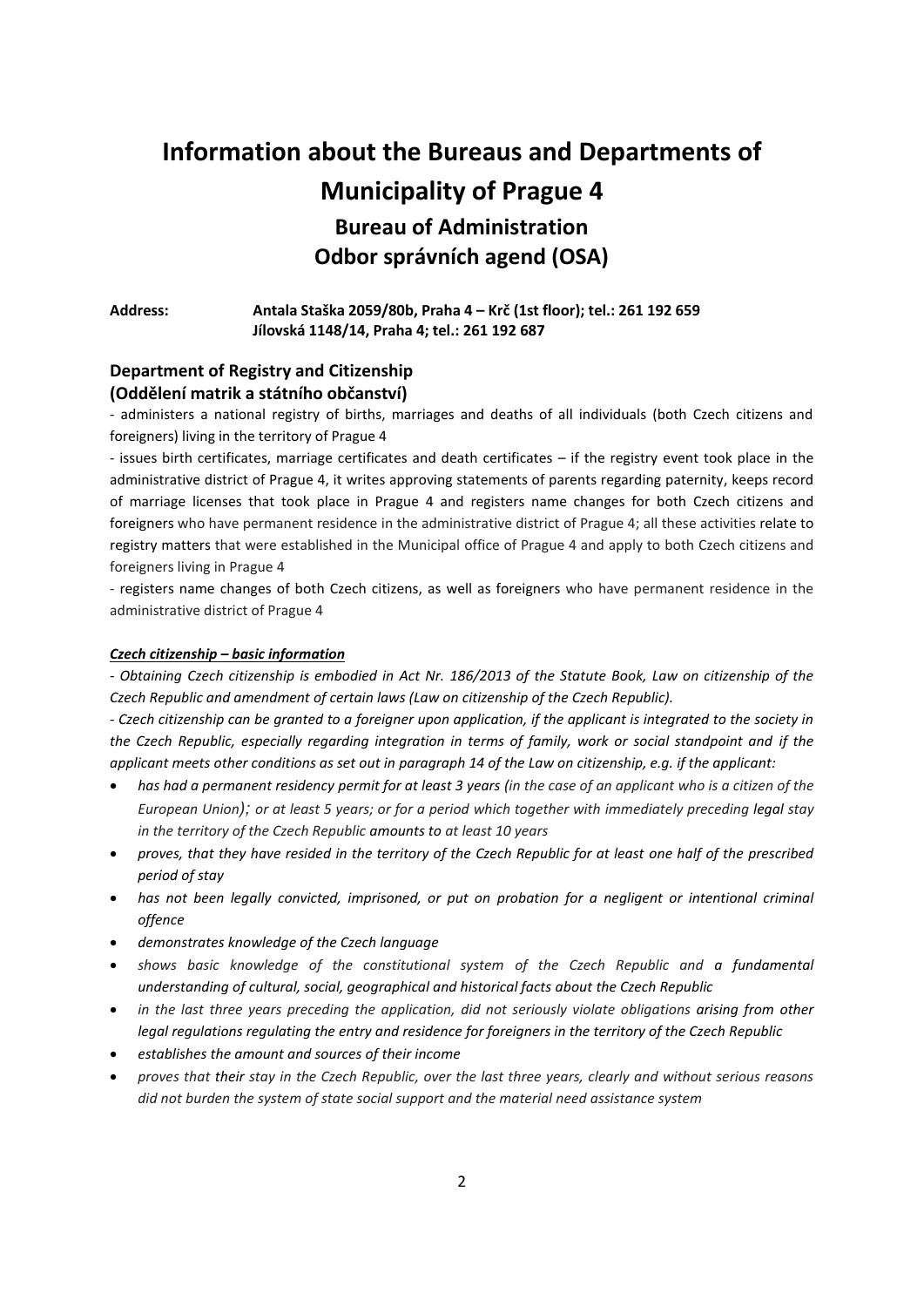*- There is no legal entitlement to the granting of citizenship, the Ministry of Interior decides on granting citizenship of the Czech Republic and foreigners submit an application to the administrative authority in the district of their permanent residency permit.*

# **Department of Administration and Census**  $\langle$ Oddělení správní a evidence obyvatel)

- handles registration of permanent residency (PR) permits for Czech citizens, including termination of PR permits of Czech citizens when leaving the country, and the collection of related administrative fees (e.g. in case of the change of residency), organizes elections in Prague 4 City District for:

- the President of the Republic
- the Chamber of Deputies of the Parliament of the Czech Republic
- the Senate of the Parliament of the Czech Republic
- the European Parliament (EU citizens are also eligible to vote)
- the Municipal Government of Prague 4, and the Municipal Government of City of Prague; (EU citizens are also eligible to vote)
- issues fishing permits to citizens with PR in Prague 4 and to foreigners residing in Prague 4
- documents required from non-citizen residents for the application of a fishing license include:
- a valid passport, or a long-term residency permit
- a Czech Fishing Union certificate with a test of basic knowledge of fishing, fishing license (or other document to qualify for a fishing license) valid abroad with translation into Czech and confirmed by signature

- issues hunting licenses to citizens with PR in Prague 4 and to foreigners residing in Prague 4

- documents required from non-citizen residents for the application of a hunting license:
- a passport, including a certificate of residency, a valid document qualifying the applicant to hunt, proof of a clean criminal record (a foreigner who does not have the permanent residence in the Czech Republic and applies for a hunting license for less than 30 days, can substitute the criminal record statement by providing a valid hunting license from the country of their residence), proof of insurance

## **Identity Cards Department (OdděleŶí oďčaŶskýĐh průkazů)**

- handles all matters related to identity cards - administration of applications, issuing and distribution of Identity Cards, registering the loss or theft of Identity Cards, (including the issuance of a certificate of loss), and the collection of related administrative fees

# **Travel Documents Department**

### **(OdděleŶí ĐestovŶíĐh dokladů)**

- handles all matters related to Czech passports – accepting applications of citizens for the issuance of a passport, distribution of completed passports, registering the loss, theft or damage of a passport, issuing express passports in a shortened time, and the collection of related administrative fees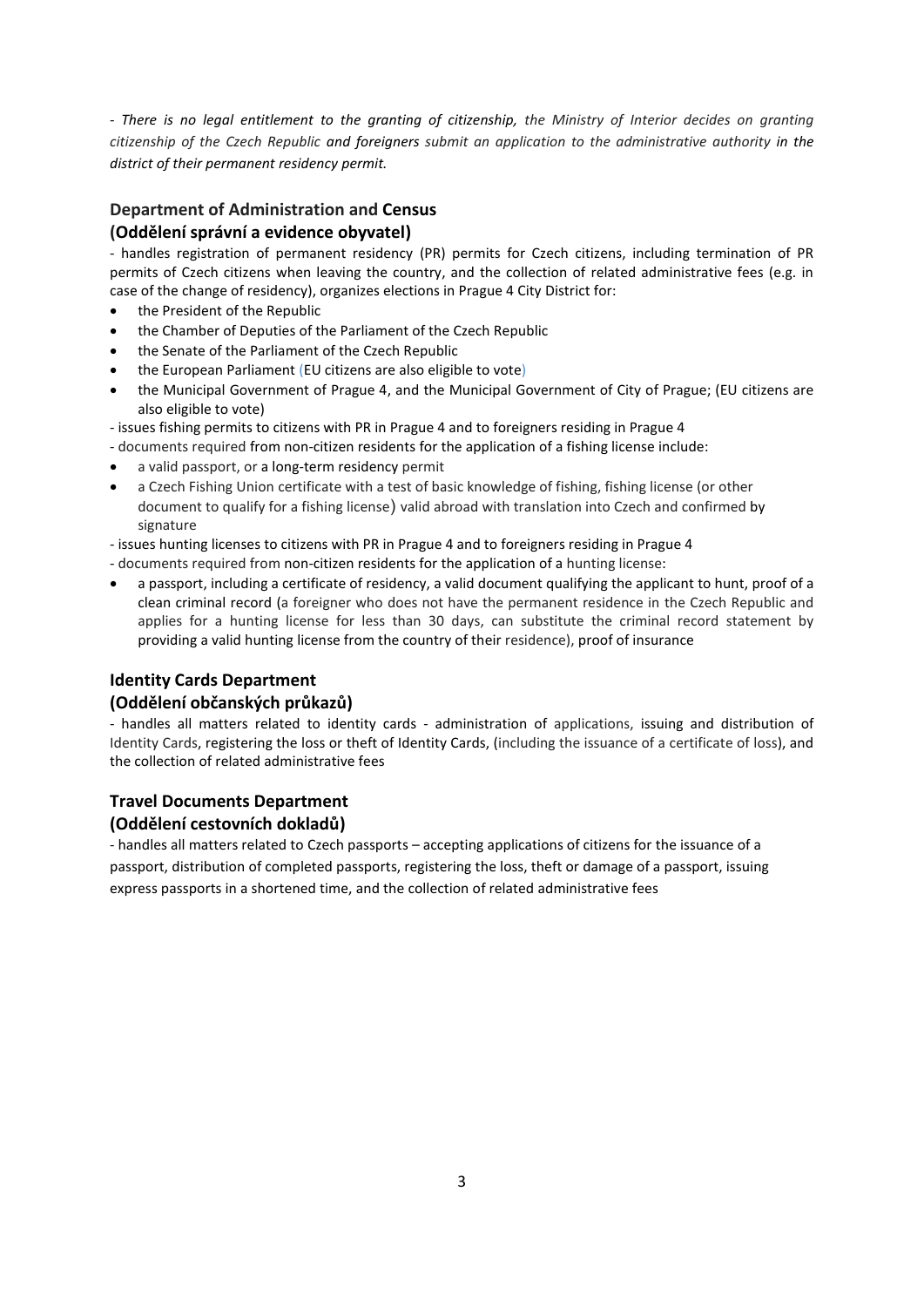# **Trade Licensing Bureau Odbor živnostenský (ΟŽ)**

Address: Antala Staška 2059/80b, Praha 4 – Krč (4th Floor)

## **Department of Trades and Concessions (OdděleŶí živŶostí a koŶĐesí)**

- issues trade licenses and concession certificates for individuals and legal entities, enacts their amendments, alternatively their cancellations, assigns identification numbers to self-employed individuals, accepts applications for tax registration, registers and records notice of the initiation and termination of selfemployment, accepts applications for pension and health insurance, receives notification of job vacancies or occupancies, registers and records initiation (termination) notices for health and pension insurance for the self-employed.

# **Department of Administration**

#### **(OdděleŶí správŶí)**

- provides Trade Register statements, accepts notifications of businessmen on the suspension of their business operations for a fixed period, or notifications about the continuation of their business operations, cancels trade licenses at the request of the entrepreneur

# **Control Department**

### **(OdděleŶí koŶtrolŶí)**

- checks compliance with the Trade license Act, supervises the Consumer Protection Act and compliance with the market code

- the obligations of entrepreneurs include:

 - an obligation to ensure that there is a person with knowledge of Czech or Slovak language present in business premises where goods or services to consumers are for sale

- an obligation to issue, at the request of the customer, a receipt for the sale of goods or the provision of services (the mandatory content of the receipt is stipulated in the Trade Act)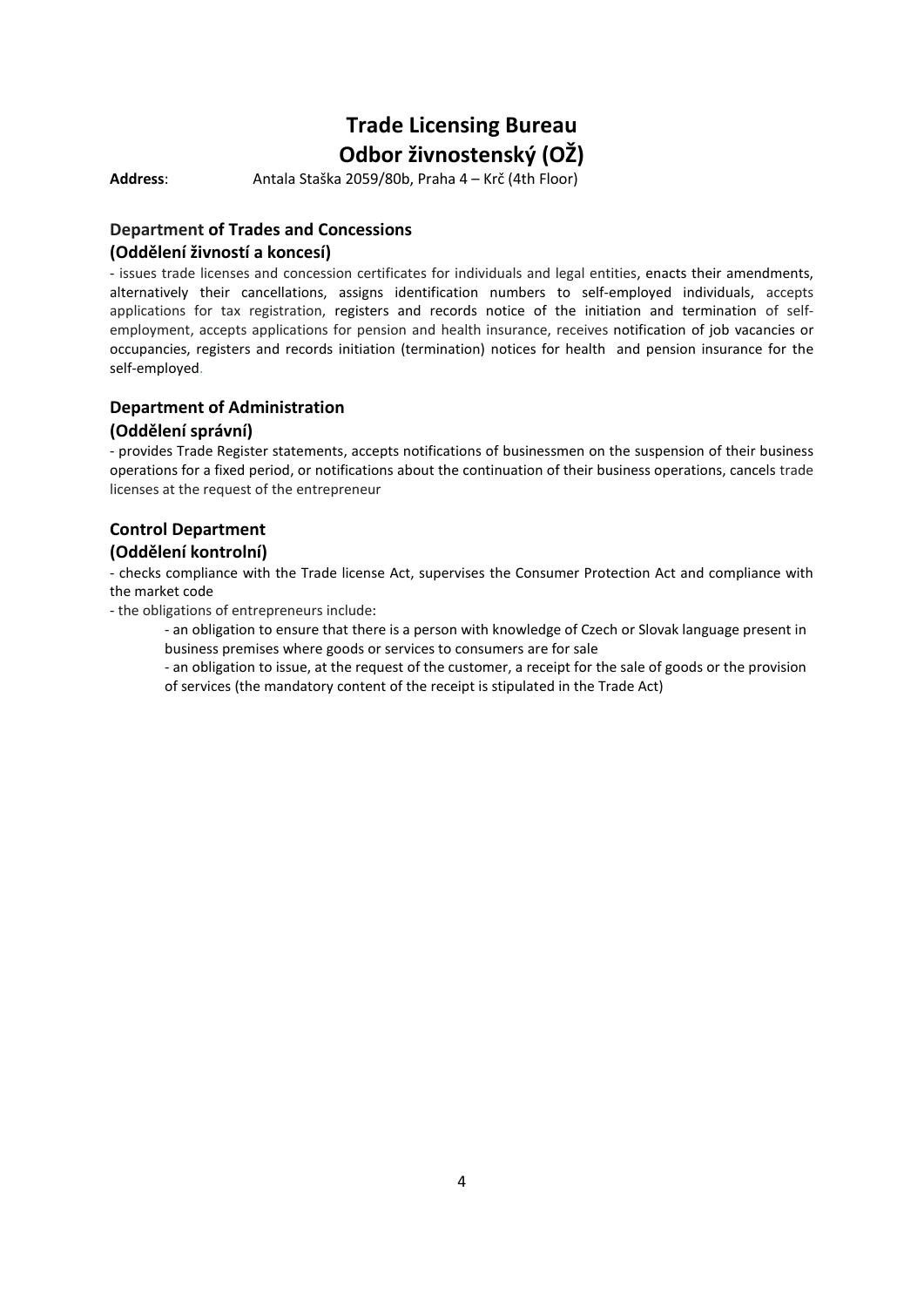# **Environment and Transportation Bureau Odbor životního prostředí a dopravy (OŽPAD)**

**Address**: Antala Staška 2059/80b, Praha 4 – Krč (8th Floor); tel: 261 192 437

#### **Department of Environment and Waste Management**

#### **(OdděleŶí životŶího prostředí a odpadového hospodářství)**

- operations of the state administration in the area of waste management, agricultural land resources protection, air protection, nature conservation, and in the field of plant care, i.e.: administrative procedures authorizing the logging of timber growing outside the forest, receipt of notifications about planned and emergency logging of timber, registry of waste management reports, administrating infractions and offences for violating air protection laws, waste management and agricultural land resources and nature protection laws, control operations, issuing binding statements on construction and zoning proceedings, receiving reports about gathering of animals, performance of local administration in the area of waste management, arranging of a functioning system of sorted and high-capacity waste in the territory of Prague 4 and the revitalization of container locations, processing of grants distributed by the Prague 4 City District and controlling their fulfilment

#### **Department of Transportation**

#### **(OdděleŶí dopravy)**

- provides the conception of transportation solutions in the territory of Prague 4

- makes decisions about claim permits for local roads (without disruption of the surface and earthwork), about short-term road claim permits concerning the placement of a construction container, about permissions for special use of local roads by the placement of stands, counters, space to offer goods, front gardens, ornamental greenery, placement of billboards, reserved paid parking, reserved parking space for disabled persons

- deliberates misdemeanors and administrative offenses in matters concerning local and public roads

- issues permits to build connection to a neighboring road, issues statements on construction proceedings, provides traffic signs and arrangement of local and temporary traffic modifications

## **Department of Area Managers (OdděleŶí správĐů oďlastí)**

- cooperates with owners and caretakers of sites to secure cleanness, maintenance and repairs of roads in green areas, provides waste disposal from public areas, secures the maintenance and cleanliness of public greens, and provides for the capture of stray and abandoned animals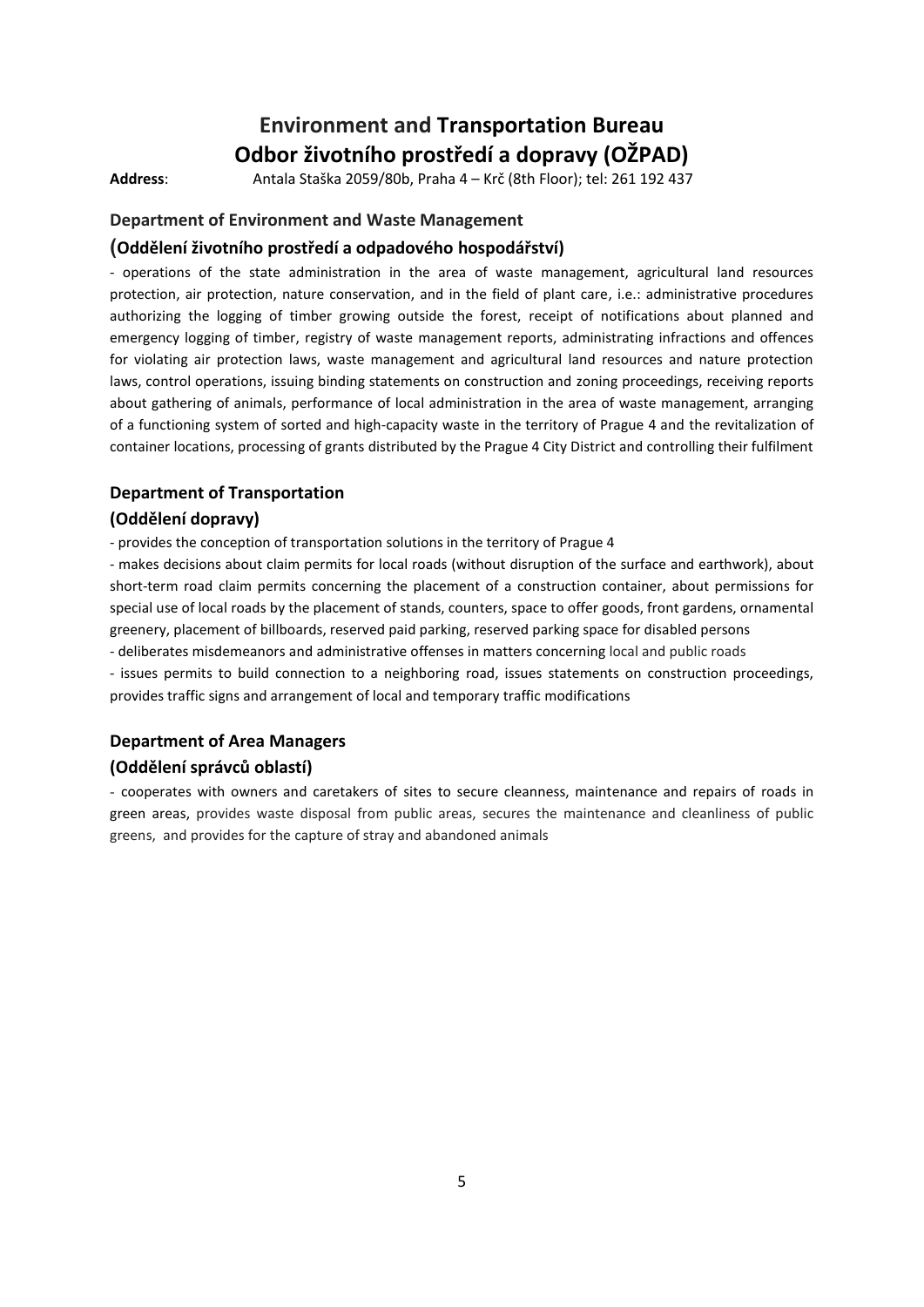# **Bureau of Education Odbor školství (OŠ)**

Address: Antala Staška 2059/80b, Praha 4 – Krč (6th Floor)

#### **Family Policy Department (OdděleŶí rodiŶŶé politiky)**

- cooperates with the Institute of Social Services in Prague 4, with the Retirement Home Spořilov and the Hospice Malovická, prepares and organizes events for senior citizens and activities for families with children, works together with non-profit organizations engaged in caring for the elderly and disabled citizens in the territory of Prague 4, accepts applications for grants in the field of social and family policy

## **Organizational – methodical Department**

#### **(Oddělení organizačně – metodické)**

- proposes the appointment and dismissal of heads of City District schools and school facilities to the School Board, handles parent's complaints in the field of education and conducts investigations into headmaster's practices, keeps records of demand and supply of available jobs in the educational system, participates with schools in securing enrolment of children to kindergartens and primary schools, supports the establishment of conditions for integration of disabled children and their inclusion in mainstream classes

# **Prevention and Ethnic Minorities Department**

#### **(Oddělení prevence a národnostních menšin)**

- provides methodical assistance to kindergartens, elementary and secondary schools in relation to the education of foreigners in schools, provides primary drug prevention and preventive activities in the field of crime prevention, works together will all involved entities in the prevention of drug addiction and crime prevention, administers the care of specific risk groups, including consulting services in the field of social assistance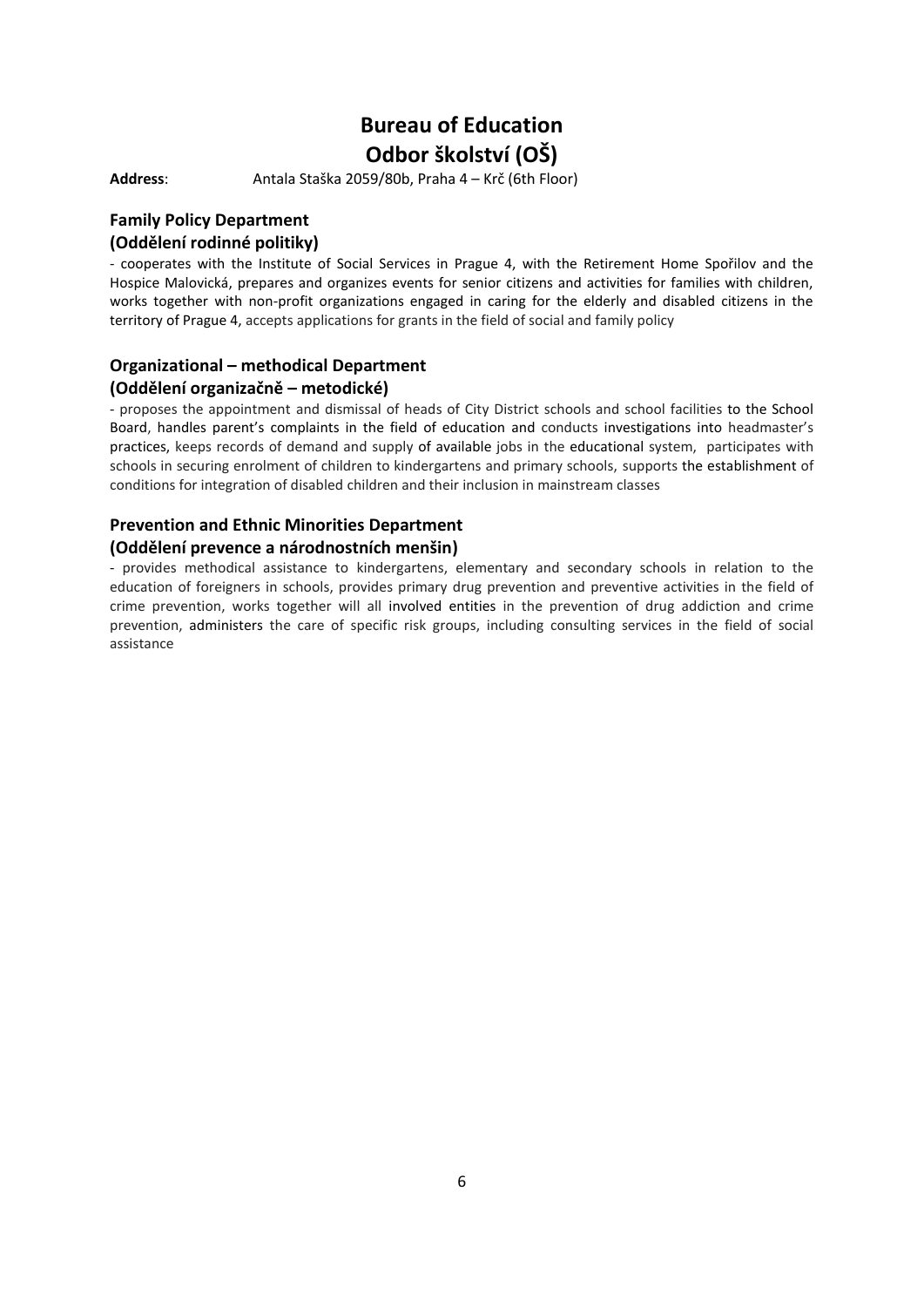# **Bureau of Social Affairs Odbor sociální (OSOC)**

**Address:** Antala Staška 2059/80b, Praha 4 – Krč (2nd Floor)

- No social benefits have been paid within the Bureau of Social Affairs of the Prague 4 Municipality from January 1, 2012. The Employment Office of the City of Prague handles all state social support affairs.

## **Department of Social Prevention**

## $($ Oddělení sociální prevence)

- deals with social and legal child protection to the extent set by act 359/1999 of the Statute Book

- Provides counselling and cooperation in dealing with the following social issues:
- Care, welfare and educational issues of children, truancy, drugs
- Adoption
- Foster care
- Provides expert advice and assistance:
- To persons at risk of social exclusion

### **Department of social and legal protection of children**

### **(OdděleŶí soĐiálŶě právŶí oĐhraŶy dětí)**

- deals with social and legal child protection to the extent set by act 359/1999 of the Statute Book

- Provides counselling and cooperation in dealing with the following social problems:
- Suspected abuse or neglect of children, insufficient parental care
- Children adjusting from broken households with divorced parents
- Child Maintenance and Alimony
- Arrangement of contacts with children
- Difficult life situations with children, loss of housing
- Domestic violence cases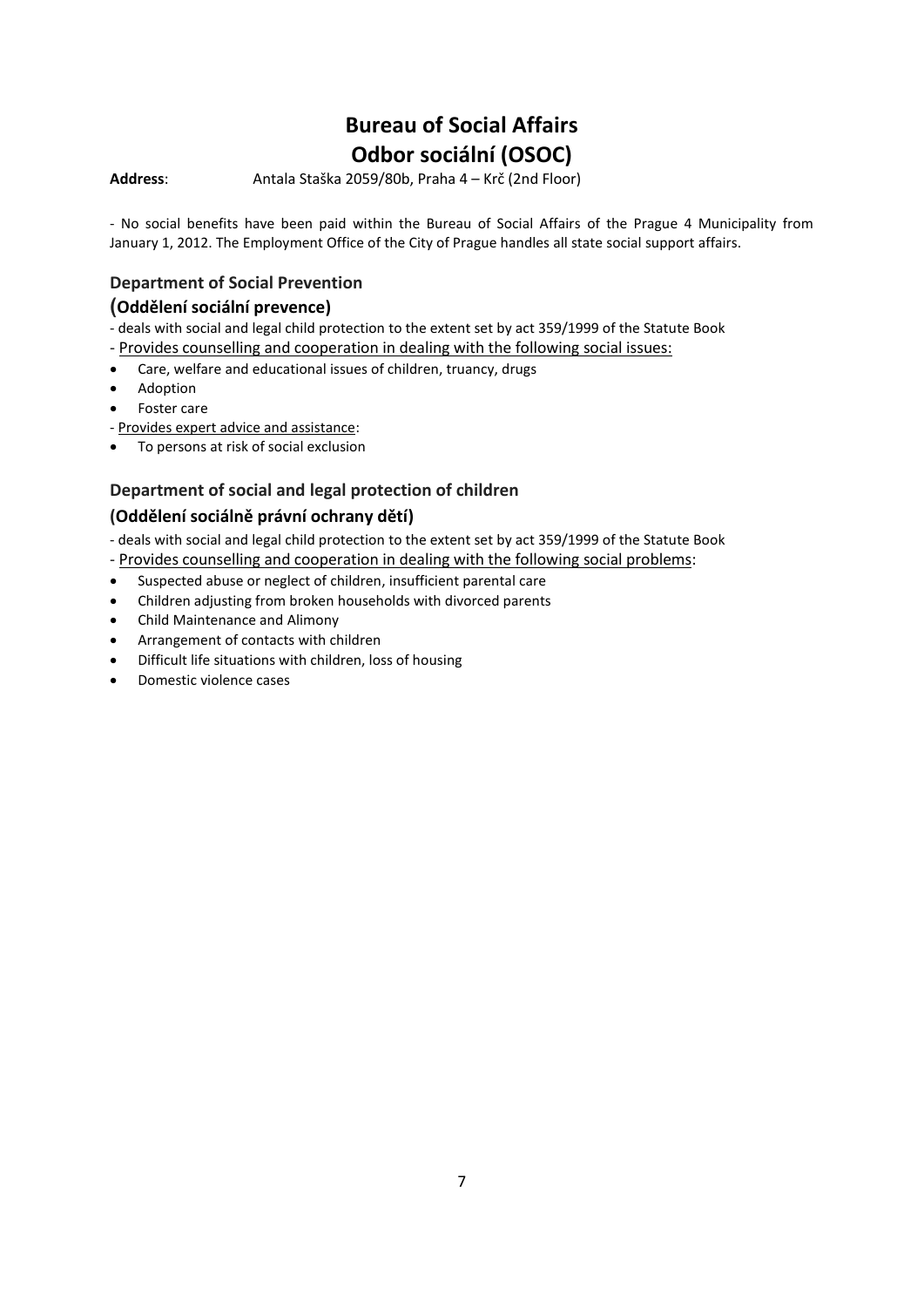# **Czech POINT in Prague 4**





- Czech POINT is a project whose aim is to reduce excessive bureaucracy in relation citizen - public administration. Basic registers of population are running from July 1, 2012: the register of population (ROB), the register of individuals (ROS), the register of rights and obligations (RPP) and the register of territorial identification of addresses and real estate (RUIAN).

#### - **Information Centres of the Municipality of Prague 4:**

| Czech POINT ANTALA STAŠKA                      | <b>Information Centre BRANICKÁ</b>          |
|------------------------------------------------|---------------------------------------------|
| Address: Antala Staška 2059/80b, Praha 4       | Address: Branická 44, Praha 4               |
| (building of the new Municipality of Prague 4; | (building of the so called Dominican Court) |
| metro line C - Budějovická)                    |                                             |

#### **[Informatin Center JÍLOVSKÁ](http://www.praha4.cz/Informacni-centrum-Jilovska.html)**

Address: Jílovská 1148/14, Praha 4 *(office building of the Bureau of Administration)* 

#### **[Information Centre HLAVNÍ](http://www.praha4.cz/Informacni-centrum-Hlavni.html)**

Address: Hlavní 1402/141, Praha 4 *(former Sigma movie theatre building)* 

#### **[Information Centre](http://www.praha4.cz/Informacni-centrum-namesti-Hrdinu.html) NÁMĚSTÍ HRDINŮ**

Address: náměstí Hrdinů 3/1634, Praha 4 *(Centrotex building ; metro line C - Pražského povstání)*

#### **[Information Centre](http://www.praha4.cz/Informacni-centrum-Sturova.html) ŠTÚROVA**

Address: Štúrova 1284/20, Praha 4 *(in the Albert store building)*

#### - **The above Czech Point sites provide registry documentation**:

- copies of documents from public records (personal identification not required):
- **Commercial Registry** the business Identification number (IČ) of subject is required
- **Trade Registry** the business Identification number IČ of the entrepreneur/individual is required
- **Land Registry**  the cadastre territory name and the number of the ownership certificate is required
- fee for the provision of official documents: 100,- Kč for the first page, 50,- Kč for each succeeding page
- copies of documents from non-public records (personal identification required):
- **• Criminal Record**  a valid ID with an assigned personal identification number is required  **-** fee: 100,- Kč for each Criminal Record check

#### **• Central Register of Drivers - listing of driving infraction offence points**

- a valid identification document (valid ID, passport or identification document of the foreigner) and a driving license are required

- This service allows each driver to obtain a summary statement of their offense points.

- fee: 100,- Kč

#### - **At the Information Centres of the Prague 4 Municipality you can apply for the following documents:**

- [Criminal r](http://www.czechpoint.cz/web/?q=node/578)ecord check for legal persons
- [Filing under the Trade Act\(§ 72\)](http://www.praha4.cz/Podani-podle-zivnostenskeho-zakona-72.html)
- Application for the Criminal [record check, or copy under the Act Nr. 124/2008 Sb.](http://www.czechpoint.cz/web/?q=node/253)
- [Basic r](http://www.czechpoint.cz/web/?q=node/587)egisters
- [Authorized d](http://www.praha4.cz/Autorizovana-konverze-dokumentu.html)ocument conversion
- [Insolvency R](http://www.praha4.cz/Vypis-z-insolvencniho-rejstriku.html)egister
- [Data](http://www.praha4.cz/Datove-schranky.html) boxes
- [Central r](http://www.czechpoint.cz/web/?q=node/449)epository of verification clauses
- Listing of a certified output from the List of qualified suppliers
- Submissions to the register of users of car wrecks module ISOH
- [Czech POINT s](http://www.czechpoint.cz/web/?q=node/450)ystem depository
- Listings are charged according to the valid schedule of charges.